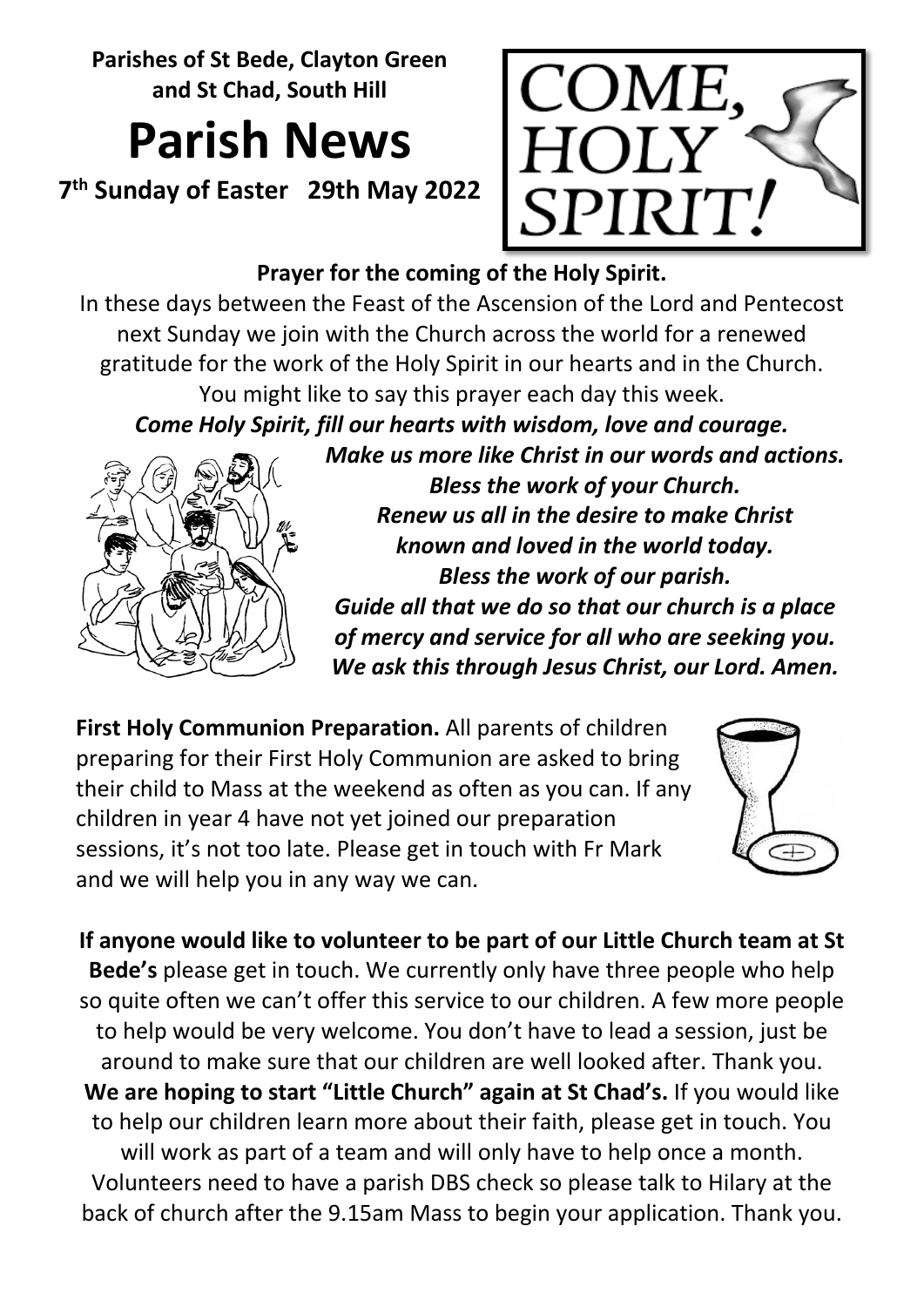This weekend after all Masses there will be a retiring collection for World Communications Day. Proceeds from this collection support the work of the Church in communicating the message of the Gospel through the many forms of media there are today.

### **Sr Dorothy and Sr Benedicte have asked us to pass on this message to all the members of our parishes.**

*"We would like to say a big thank you for the very warm welcome we have received from the community of both parishes. We feel blessed in so many ways… a beautiful house, a warm welcoming community which we feel has embraced us with open arms. We are happy to be here with you all and hope we can contribute to the life and worship of the community."*

*We hope that our parishes will be able to support an all-Chorley parishes Alpha and linked RCIA course initiative, starting in September this year. The Alpha Course is an introduction to Christianity designed for people who do not go to church but perhaps are searching for answers to life's big questions. It is also suitable for those who have stopped practising their faith but might want to give it another try. The Rite of Christian Initiation of Adults (RCIA) is for those who wish to take their interest further and, perhaps, become Catholics. Each Parish is asked to nominate one or two parishioners to join the Alpha team. The plan would be that they would accompany any current or prospective members of their Parish through both the Alpha and RCIA process. Training and support will be provided, and to be successful you don't need to have any qualifications, just a love of your own faith and an ability to make guests feel welcomed and respected, and a willingness to work in a team! Follow this link for an explanation of how Alpha works,<https://player.vimeo.com/video/214170130> There will be an evening to introduce Alpha to anyone who is interested in offering to help at St Gregory's on 30th June 7-9pm. Please let Fr Mark know if you are interested or need more information or email Paul on [cnocl@hotmail.com.](mailto:cnocl@hotmail.com) Thank you.* 

We are hoping to put a rota together for Special Ministers of Holy Communion at St Bede's for the weekend Masses. If you have been commissioned as a Special Minister and would like to go on the rota, please let Fr Mark know. Thank you.

**If any of our Special Ministers of Holy Communion** are able to take Holy Communion to one of the Nursing homes in St Bede's parish, please let us know. We need a few more people to volunteer. Thank you.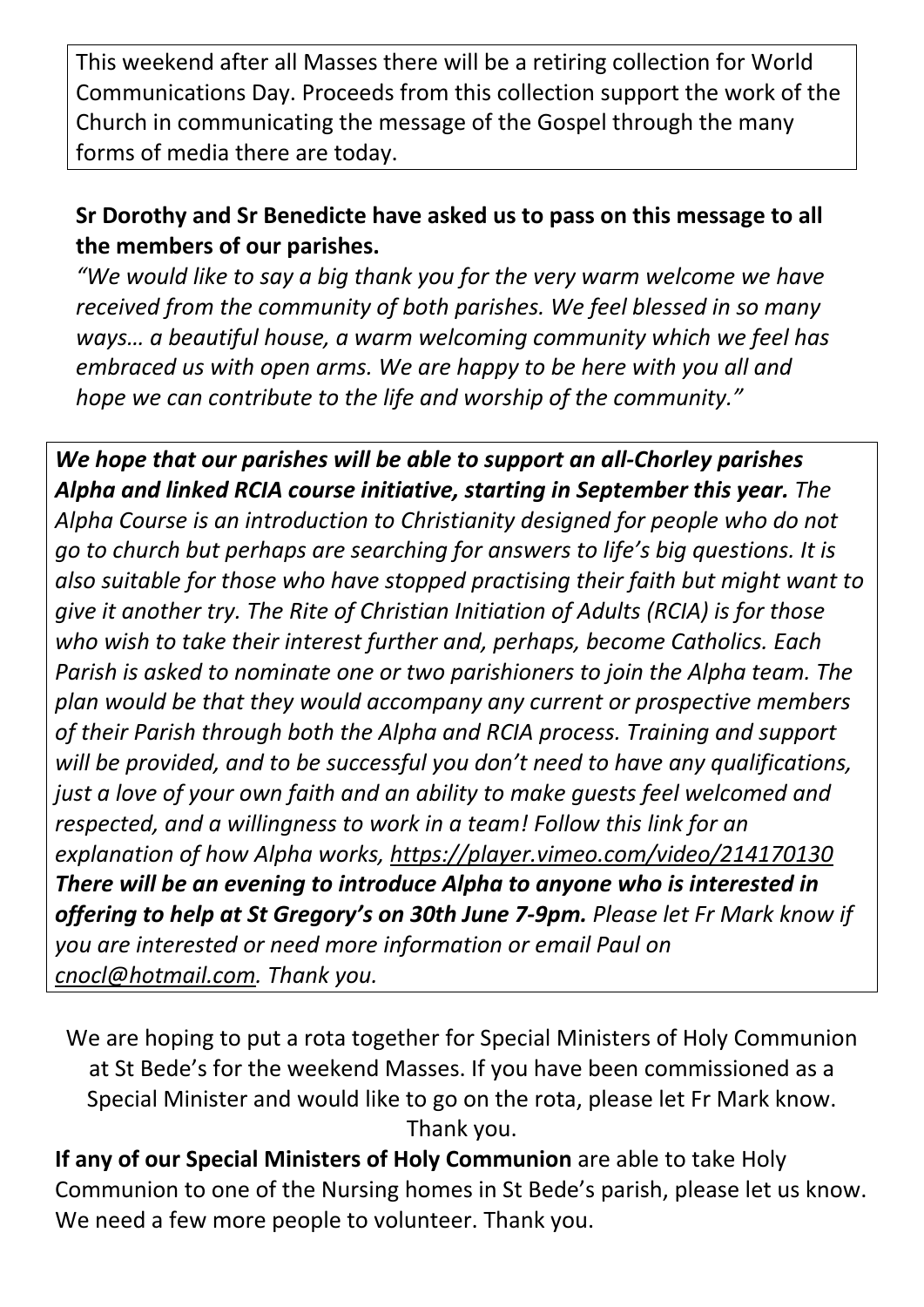**Holy Communion at Home.** If any of our parishioners are not able to attend Mass, please let us know. It may be possible to arrange for you to receive Holy Communion at home each week. Please ring Fr Mark on 01257 460154 if you would like to request Holy Communion at home.

**Gluten Free Hosts** are available at any Mass. Please let the priest know before Mass if you require a gluten free host so we can make sure enough are available.

**Celebrate Pentecost and the Platinum Jubilee with the Two Cathedrals Service 5th June 3:00 pm at Metropolitan Cathedral.** The traditional Pentecost service returns to Liverpool 40 years after Pope John Paull II made his historic visit to both cathedrals in 1982. Our ecumenical Pentecost celebrations also form part of our celebrations for the Platinum Jubilee of Her Majesty the Queen. The celebrations start with an act of worship on the steps to the Metropolitan Cathedral. Worship continues with an all-age family service at Liverpool Cathedral starting at 3:45. Following this we have the Big Picnic for the Platinum Jubilee. With big games and fun activities provided by In Another Place we invite you to bring a picnic and join in the fun. We will have food and refreshments available from the Wellsford Bistro.

3.00pm Act of worship at foot of Metropolitan Cathedral 3:45pm All age worship at Liverpool Cathedral 4pm Big Picnic starts inside Liverpool Cathedral

The next gathering for **LGBTQ+ Catholics** will be at All Saints, Anfield L4 1QC on Sunday 3rd July 2022 beginning with Mass at 2:00pm. For more information please contact Fr Stephen on 0151 287 8787 or email [frsmaloney@aol.com](mailto:frsmaloney@aol.com)



**The Sacrament of Reconciliation** is always available in our parishes. We aren't able to use the confessionals in church yet but please let Fr Mark know and we can arrange to meet at either church for you to make your confession if you wish.

**Sacrament of Confirmation:** Bishop Tom Neylon will be in Chorley on 6<sup>th</sup> and 7<sup>th</sup> July to celebrate the sacrament of Confirmation for young people in Year 8 and above. Any young people who have not yet signed up to be confirmed are asked to contact Fr Mark as there is still time for you to complete the preparation needed.



It would be great to have a few more altar servers at our weekend Masses. It is a great way to learn more about our faith and help our parish. Any children in Year 4 or older who would like to get involved are asked to speak to Fr Mark. Thank you.